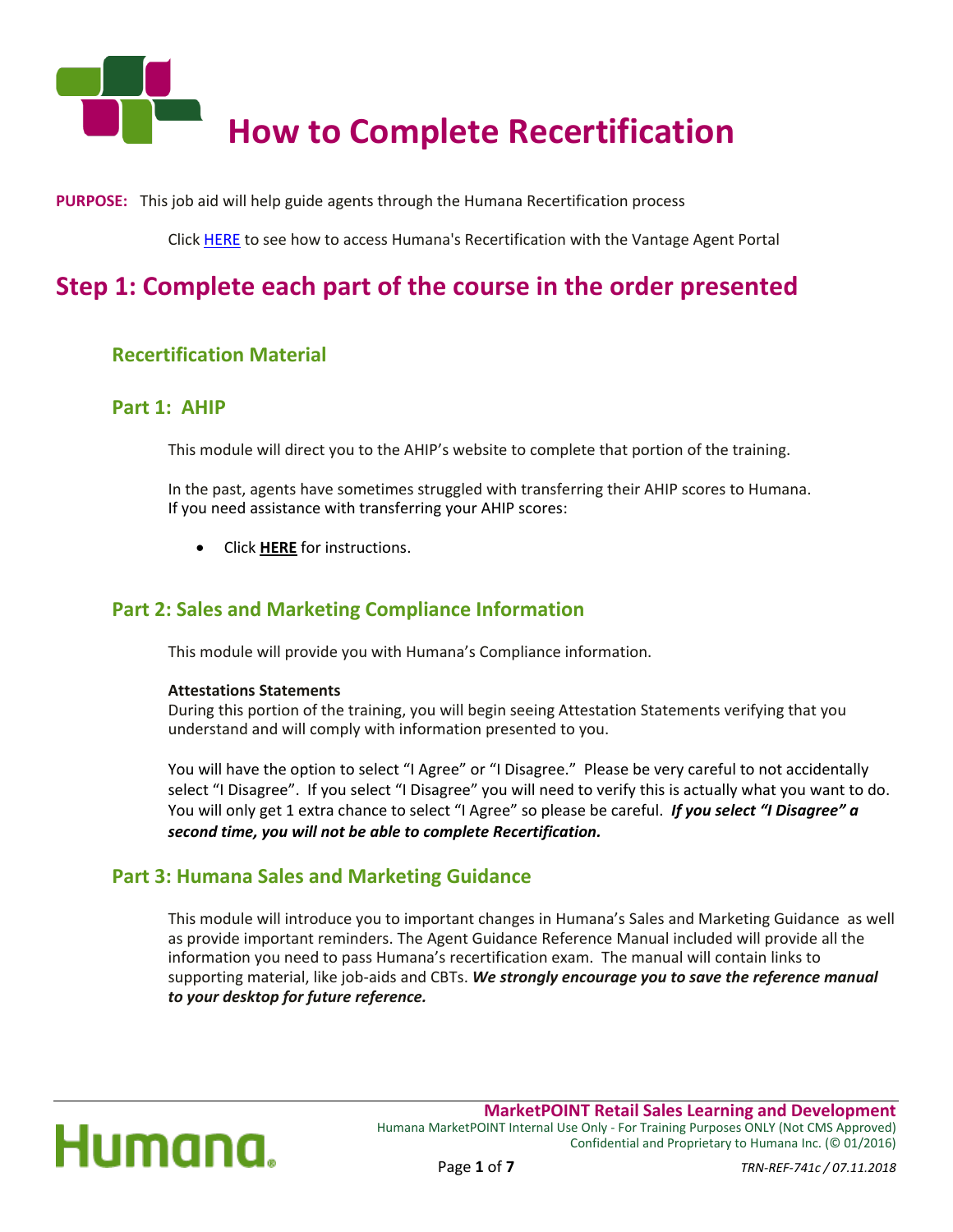

### **Testing**

I**mportant Note:** All questions on the Recertification exam are taken from material presented in the Agent Guidance Reference Manual. Agents may refer to the manual during testing.

This module includes:

1) A practice test: The practice test is provided as a study tool to prepare for the final Recertification exam. The questions will be representative of the type of questions included on the final exam. You will have unlimited attempts to complete this test and will be able to see which questions you answered incorrectly.

2) Recertification Exam: To successfully recertify with Humana, you must pass the final Recertification exam with a score of 85% or better. You will receive 3 attempts to achieve a passing score. If you do not pass an attempt, be sure to check your test results to see which questions you answered incorrectly, review the supporting material in the reference manual and consider taking the practice test again. If you do not achieve a passing score in 3 attempts, you will not be certified to sell for Humana for the upcoming plan year.

Click [HERE](#page-4-0) to see Recertification Test Guidance to learn more about the test.

### **Part 4: Prepare to Sell for AEP (available for specific sales channels only)**

If Part 4 is offered in the Recertification course, it provides important information to prepare you to sell for AEP. The material contained within this module must be completed to satisfactorily complete your training but no information from this module will be included in the final Recertification exam.

### **Reference material available for Download**

This section is not a mandatory part of the Recertification course. It is included to allow you to download content easily. It provides you with a list of both mandatory and optional documents (some of which might be in the course outline as well) to take away from training, such as the Agent Reference Manual.

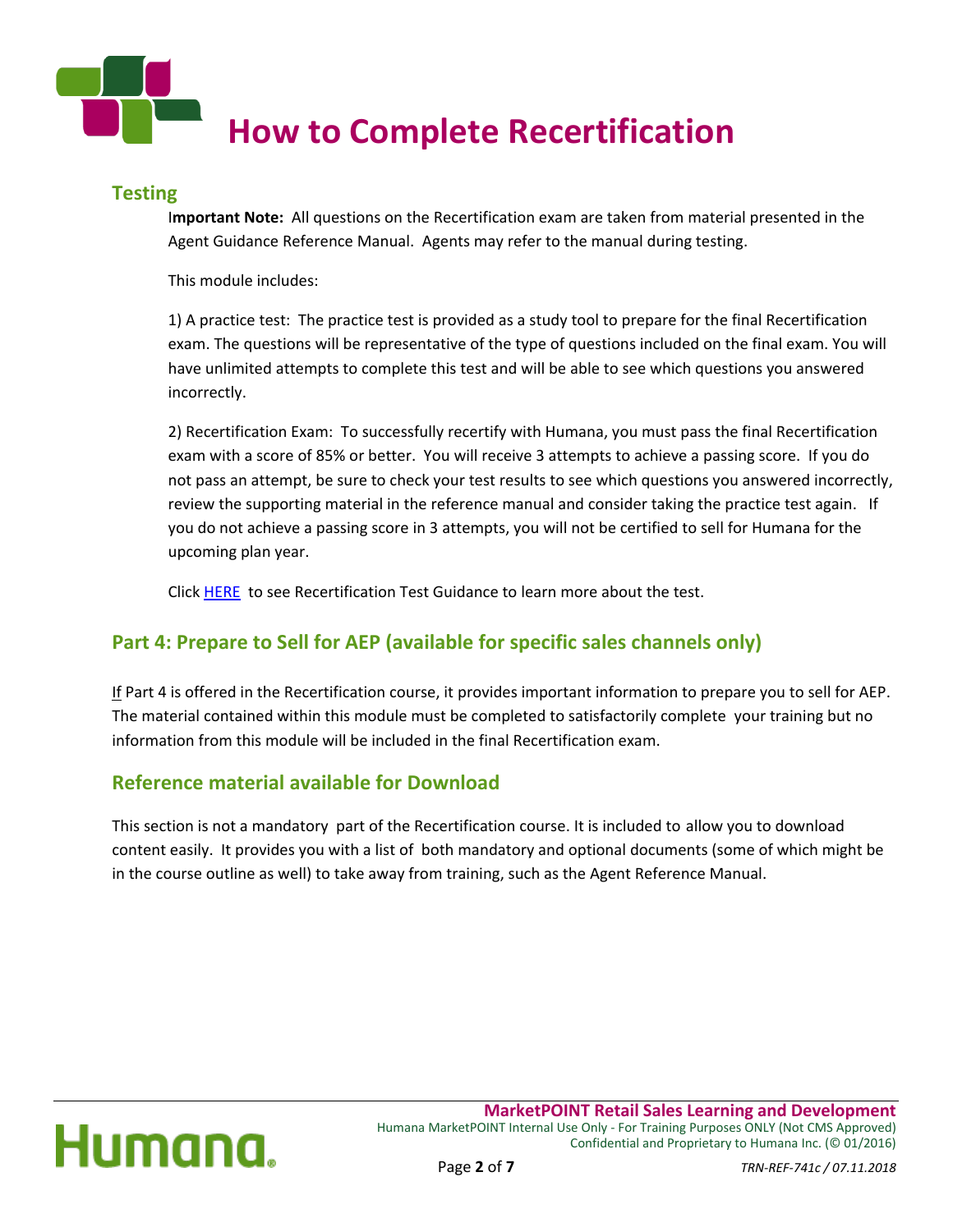

### **Step 2: Close the course and print your certificate**

To receive full credit for completing this required training assignment and print your overall certificate, please follow these instructions.

When your course is complete, click the **Close** button on the bottom of your course outline page.

| Level              | <b>Title</b>                       |  |  |  |
|--------------------|------------------------------------|--|--|--|
| completed          | Introduction to CSNPs              |  |  |  |
| completed          | CSNP Enhanced Care Coordination    |  |  |  |
| completed          | A Day in the Life of a CSNP Member |  |  |  |
| completed          | CSNP Product Offerings             |  |  |  |
| completed          | <b>CSNP Enrollment Process</b>     |  |  |  |
| completed          | Top 10 Reasons to Sell CSNPs       |  |  |  |
| completed          | <b>CSNP Webinar FAQ</b>            |  |  |  |
| <b>Total Score</b> |                                    |  |  |  |
| Refresh<br>Close   |                                    |  |  |  |

To print the certification or other required training certificate, either click the **Courses** drop-down and select **Completed Certifications**, or click the **Completed Certifications tile** on the right from the homepage.





**MarketPOINT Retail Sales Learning and Development** Humana MarketPOINT Internal Use Only - For Training Purposes ONLY (Not CMS Approved) Confidential and Proprietary to Humana Inc. (© 01/2016)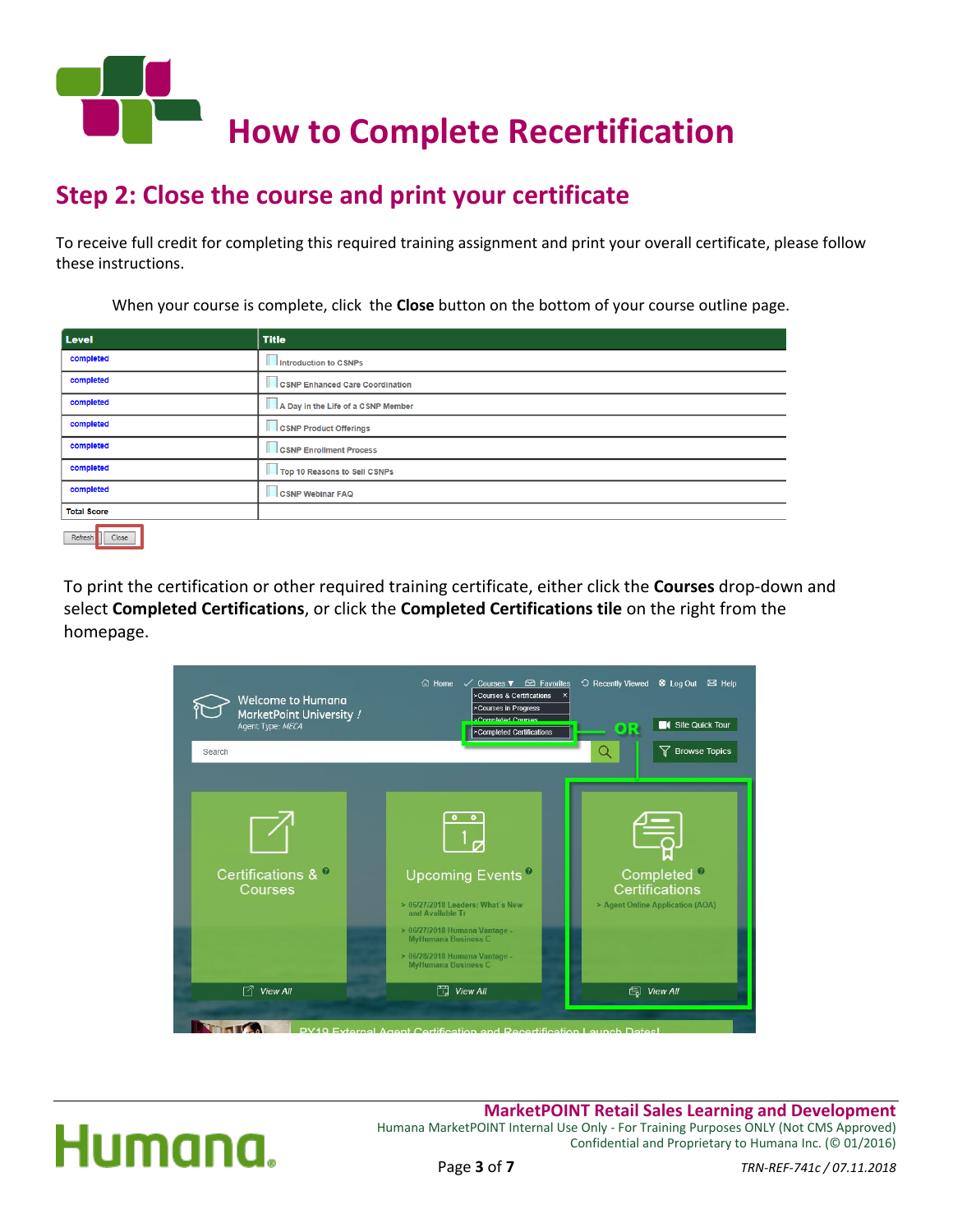

Find your assignment and hover over its title. The button "View Certificate" will appear. Simply click "View Certificate" to view a PDF of your certificate. Please note, the certificate applies to training. Agents are responsible for ensuring all applicable contracts, licenses and appointments are complete and in good standing in the relevant states for all products they sell.



The certificate will display. You know it's the correct overall certificate if it's horizontal. Individual Course certificates are vertical. This is a PDF, so when you hover over it you will be presented options to either print or save it. You can also go to File  $\rightarrow$  Print in your browser.



# Humana.

**MarketPOINT Retail Sales Learning and Development** Humana MarketPOINT Internal Use Only - For Training Purposes ONLY (Not CMS Approved) Confidential and Proprietary to Humana Inc. (© 01/2016)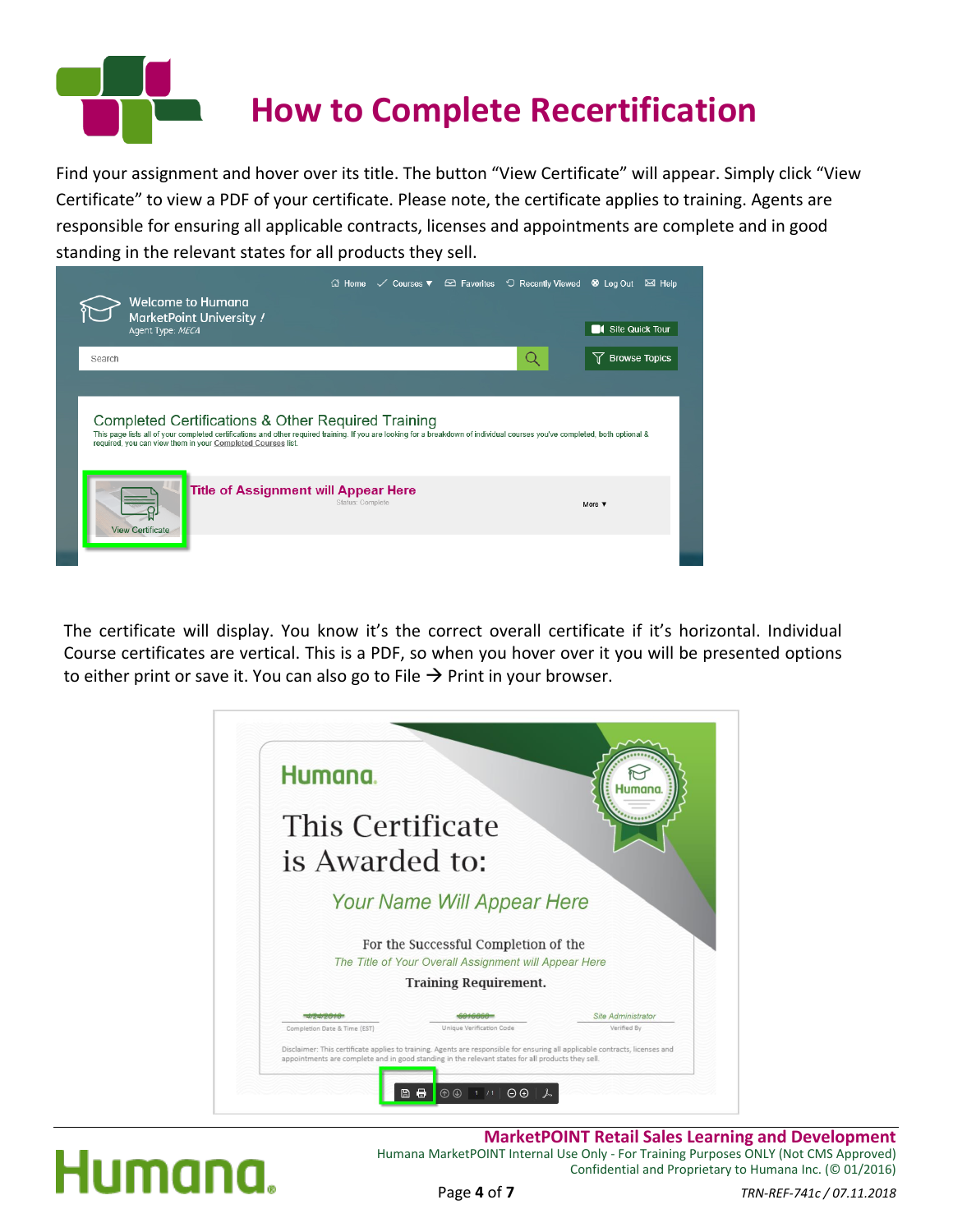

## **How to Complete Recertification**

### <span id="page-4-0"></span>**Appendix: Recertification Test Guidance**

### **Overview**

The Humana Recertification course contains 2 tests:

1. **Practice Test.** Contains similar questions that agents will see on the final exam.

Agents are encouraged to take the practice test as many times as they need to gain confidence for passing the final exam.

- 2. **Final Exam**. Here is what agents need to know about the final exam:
	- The final exam consists of 20 questions covering the material in the Agent Guidance Reference Manual.
	- Referencing the Agent Guidance Reference Manual while taking the test is allowed
	- The final exam is a timed test. You will have 35 minutes to complete the test
	- Any unanswered questions will be marked as incorrect
	- A passing score of 85% is required to successfully pass the final exam
	- You will have 3 attempts\* to pass the final exam
		- \*What constitutes an "attempt" on the final exam? An attempt is ONLY used when 1) the agent clicks the test submit button or 2) when the test timer reaches 35 minutes (the system will automatically submit the test and all unanswered questions will be counted as incorrect). No other conditions can occur that will cause an attempt to be taken. For example, loss of electricity or accidental computer shut down does not cause an attempt to be taken.

### **Taking the Test**

- 1. Download and study the Agent Guidance Reference Manual completely
- 2. Take the practice test and review the parts of the Agent Guidance Reference Manual for which you missed questions
- 3. Repeatedly take the practice test until you are confident in your knowledge of the material
- 4. If you do not pass the final exam on the first try, take the practice test again and review the Agent Guidance Reference Manual
- 5. Do not retake the test without further study. Remember, there are only 3 chances to pass. Do not gamble with your certification!

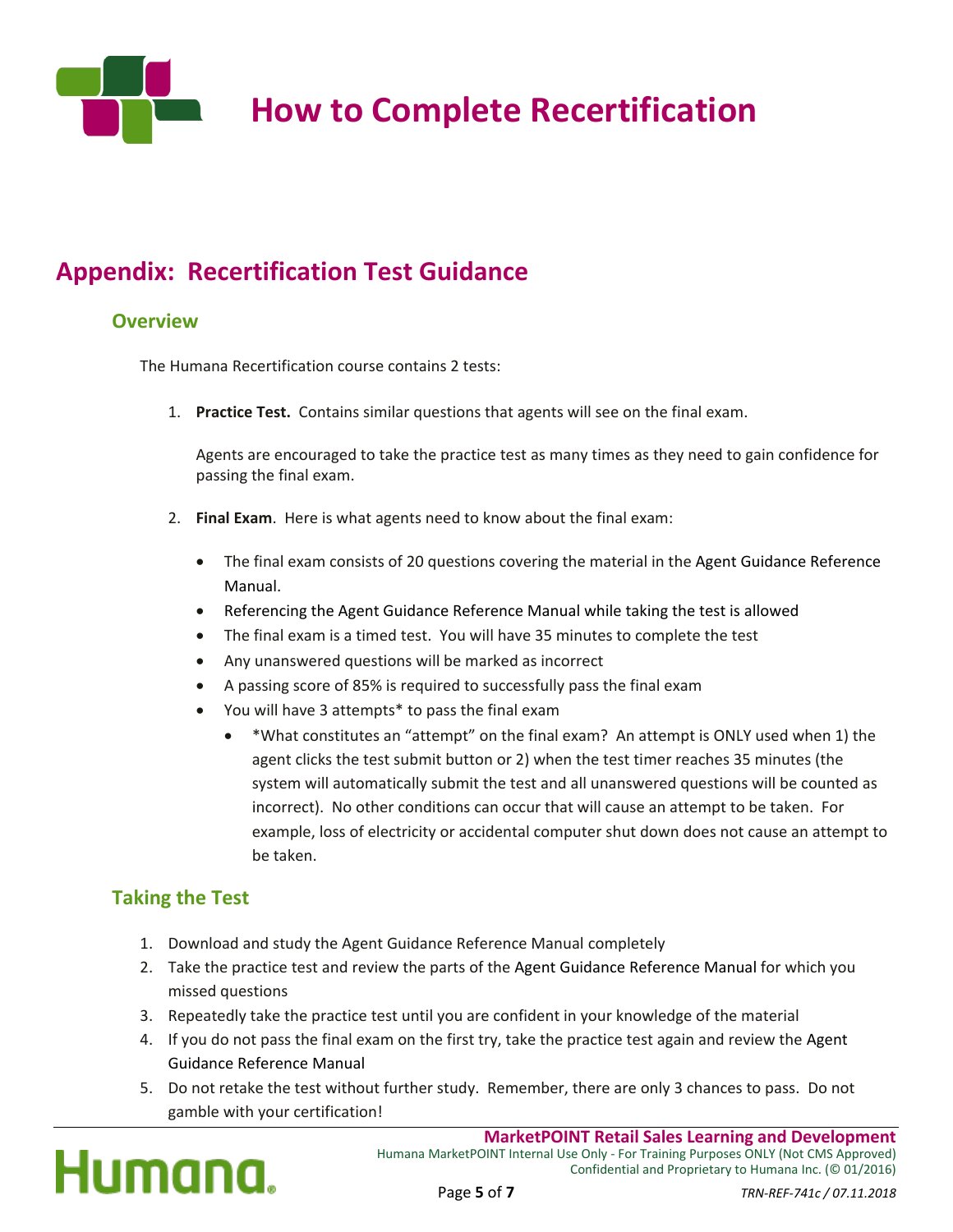

### <span id="page-5-0"></span>**Appendix: Accessing Humana's Recertification with Vantage**

| Log in as an agent<br>at Humana.com<br>(using your<br>Vantage log in) | <b>Humana</b>                |                              | Contact us | Ask Humana |                     | ⊗ Close |
|-----------------------------------------------------------------------|------------------------------|------------------------------|------------|------------|---------------------|---------|
|                                                                       | Medicare<br><b>Insurance</b> | <b>Health &amp; Wellness</b> |            |            |                     |         |
|                                                                       |                              |                              |            |            | $\triangle$ Sign in |         |

### **Accessing Recertification from Vantage**

E Menu HumanaVantage > Welcome, SMART TEST AGENT **Exercise Exercises**<br>Certification &<br>Contracts  $F + Q$ Quote & Enroll  $*$  0 **Business Center**  $*$  0 Medicare Medicare  $\Box$  Licenses (56) > Enrollment Reporting  $\rightarrow$  Enter Online Enro Certifications (9)<br>
1 certifications expired<br>
Please renew your certification MAPA Downloads > MAPA Reporting Application Status Medical, Dental, Vision Sales & Marketing  $+$   $\alpha$ AWB - Issued Business  $\rightarrow$  Scope of Appoints **Order Marketing Materials ED** Individual Custo  $\rightarrow$  AWB - Renewals MA, MAPD, PDP, Med Supp dical, Dental, Visio Medicare Sales Materials Commissions  $*$  0 Generate New Q  $\rightarrow$  Medicare Sales Present Payment Information  $\rightarrow$  Track Applicatio > Commission Statement Portal > Medicare PPT Presentations and<br>Sales Brochures **Education**  $\pm$  0  $\rightarrow$  Producer Partnership Plans > Customizable Materials > Humana MarketPoint University > Medicare Pay Audit Request Form Medical, Dental, Vision > MarketPoint Library **Payment Assignments** 

#### Access Humana MarketPoint University through the Education Card

#### **Education Card**



#### **MarketPOINT Retail Sales Learning and Development** Humana MarketPOINT Internal Use Only - For Training Purposes ONLY (Not CMS Approved) Confidential and Proprietary to Humana Inc. (© 01/2016)

# Humana.